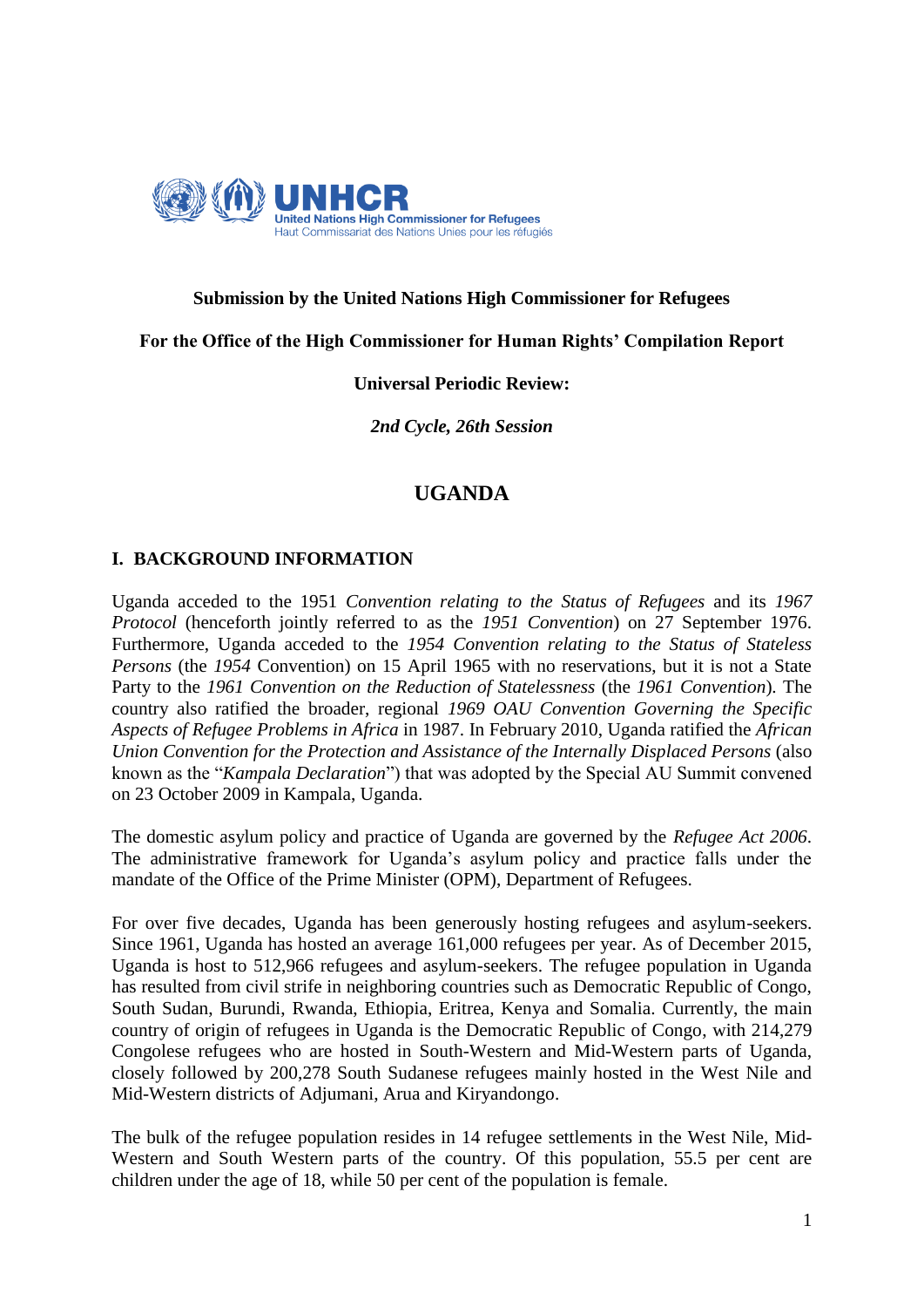The urban refugee population continued to increase as the situation in the region remained very unstable. As of December 2015, the urban refugee population was 74,044.

In terms of partnership, UNHCR enjoys good cooperation from the Government through the OPM, which is primarily responsible for issues relating to access to territory and asylum procedures and protection, and acts as the office's link with other Government institutions. UNHCR also enjoys good cooperation with national and international NGOs most of whom provide a range of services to refugees in the field and in urban centres as operational and implementing partners. The general public has a positive attitude towards hosting refugees. OPM has generally intervened in cases that were threatened with *refoulement*. Refugees residing in refugee settlements are provided with plots of land by the Ugandan Government.On basic needs and essential services, the Government has maintained their undisrupted access to services such as primary health care, education, and water in the settlements. In the urban area, targeted assistance to refugee friendly schools and health facilities greatly enhanced the accessibility of primary education and health to the refugees.

Uganda will hold its presidential and general elections in 2016. It remains generally peaceful and relatively stable in terms of the political and socio-economic environment. In 2013, the Office of the High Commissioner for Human Rights (OHCHR) hailed the Government's efforts in creating institutional framework as witnessed in the creation of human rights structures and Desks in respective ministries and in the creation of the Parliamentary Human Rights Committee. The *Anti-homosexuality Law* was nullified by the Constitutional Court in 2014 for failing to obtain the requisite quorum in Parliament. Gaps notwithstanding, such as those in the provisions of the *Public Order Management Act 2013*, there is peace, freedom of movement and heightened awareness of human rights.

### **II. ACHIEVEMENTS AND POSITIVE DEVELOPMENTS**

### **Positive developments linked to 1st cycle UPR recommendations**

# Linked to 1<sup>st</sup> cycle UPR recommendation no. 111.101: "Improve the life conditions of migrants and refugees in Uganda (Holy See)".

The prospect for refugees in Uganda are better than in most African contexts. Refugees are permitted freedom of movement, the right to work, to own property, and to access education and health services. In addition, the fact that most refugees have access to agricultural land is a huge benefit and provides the foundation for sustainable livelihoods for over half the refugee population, even though the amount and quality of land currently available are unlikely to allow refugees to move much beyond subsistence farming. Refugees are allowed freedom of residence, either in rural settlements or in urban centres. The good asylum system allows refugees to stay in urban centres if they do not wish to stay in settlements. These rights are enshrined in the *Refugee Act of 2006*. The OPM in Uganda, has remained committed to providing sanctuary to all refugees who flee to Uganda individually or arriving *en masse* from neighbouring countries, mainly from DRC, Somalia and Southern Sudan.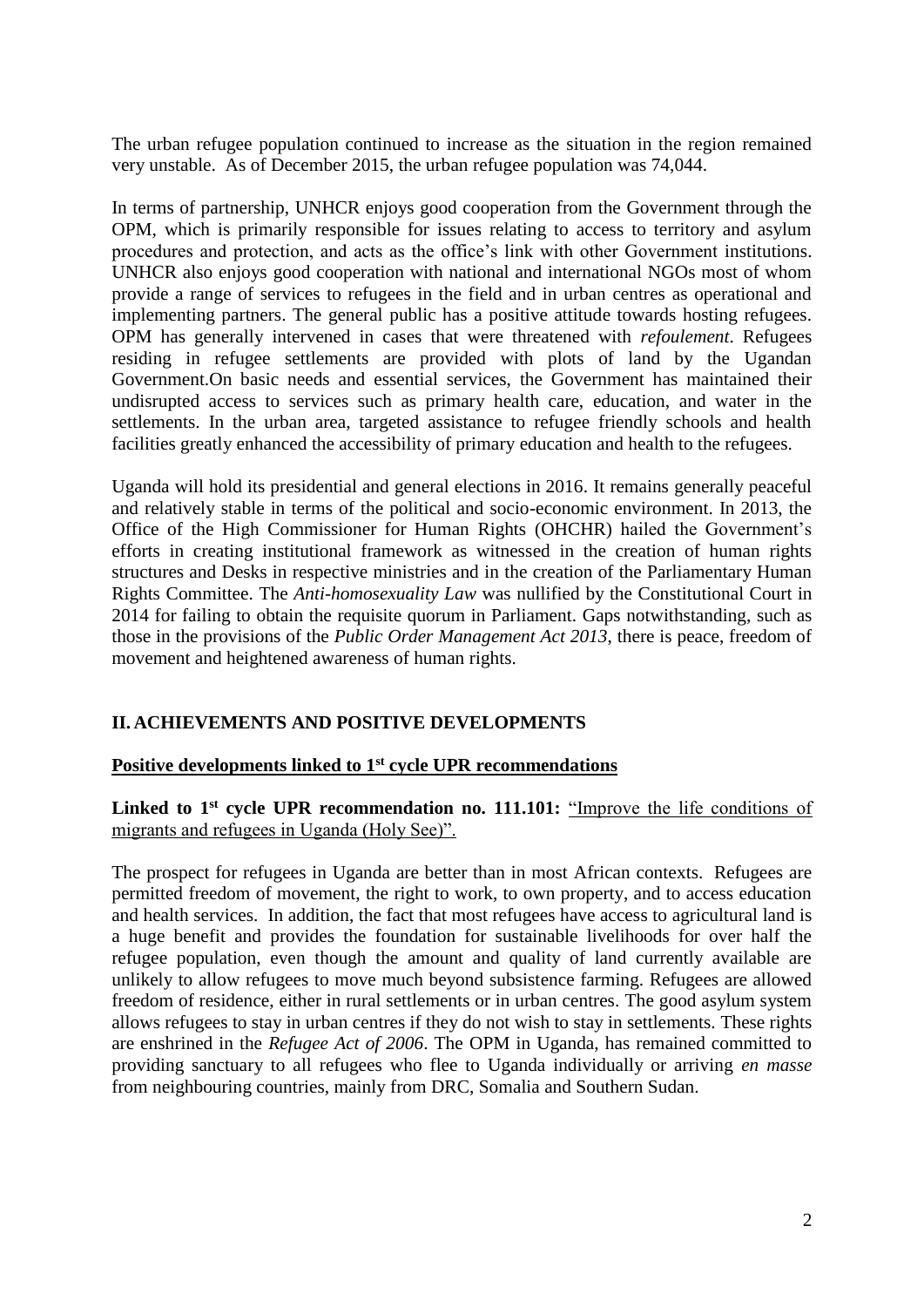## **Additional achievements and positive developments**

### **Socio-economic integration for refugees**

In a bid to further enhance the socio-economic integration of refugees in Uganda, the Government of Uganda has for the first time in the history of the Republic integrated refugee protection and management into the broader national development context by incorporating it into the *National Development Plan 11*. The recently launched *National Development Plan II*  (NDP II, 2015/2016-2019/2020) includes a refugee-specific strategy known as the *Settlement Transformative Agenda* (STA). The STA is an initiative led by the OPM Refugee Department that aims to foster sustainable livelihoods for refugees and host communities and to create an enabling environment for refugees to live in safety, dignity and in harmony with the host communities. The STA complements the Joint United Nations-World Bank Refugee and Host Population Empowerment (UN-WB ReHoPE) strategic framework that also is integrated into the UNDAF 2016-2020 in support of the NDP II.

The UN- WB ReHoPE is a self-reliance and resilience strategic framework for refugee and host communities in Uganda's nine refugee-hosting districts. Through a multi-sectorial partnership, the Government, UN Agencies, and World Bank, supported by the development partners, aim to enhance coordination of transitional programming from emergency towards development for refugee-hosting districts through socio-economic empowerment and reinforced integrated essential service delivery. This five year strategy will enhance the resilience of the refugee hosting Districts and create space for enhance socio-economic integration of refugees, including the bridging of the gap between humanitarian and development intervention phases.

# **Convention Travel Documents**

The Government through the Ministry of Internal Affairs commenced issuance of machine readable Convention Travel Documents (CTDs) in 2015. This process has sought to replace previously limited CTD booklets and passports which were not machine readable. The procedure starts with a written application by the refugee explaining the purpose for which the CTD is required, e.g. travel for medical treatment/study/family reunification/business, etc. and OPM reviews the application. As these new document procedures have been mainstreamed within the Passports Office in the Directorate of Citizenship and Immigration, more refugees are able to obtain them and expand their livelihood opportunities within the region.

### **Birth registration**

The *Births and Deaths Registration Act Cap 309* regulates the issuance of various types of civil documentation by the office of the Registrar General. Refugee children were only issued with birth attestations in the past, since birth certificates were not affordable due to cost attached to them. In late 2012, the Government waived the birth and death registration fee for refugees and this has seen an increase in registration rates of children of refugees born in Uganda. Although the fees have been waived, the office anticipates nominal administrative costs which cannot be avoided.

On durable solutions, in May 2015 Uganda successfully repatriated 1,231 Kenyan refugees of 522 households from Kiryandongo Refugee Settlement in Mid-Western part of Uganda to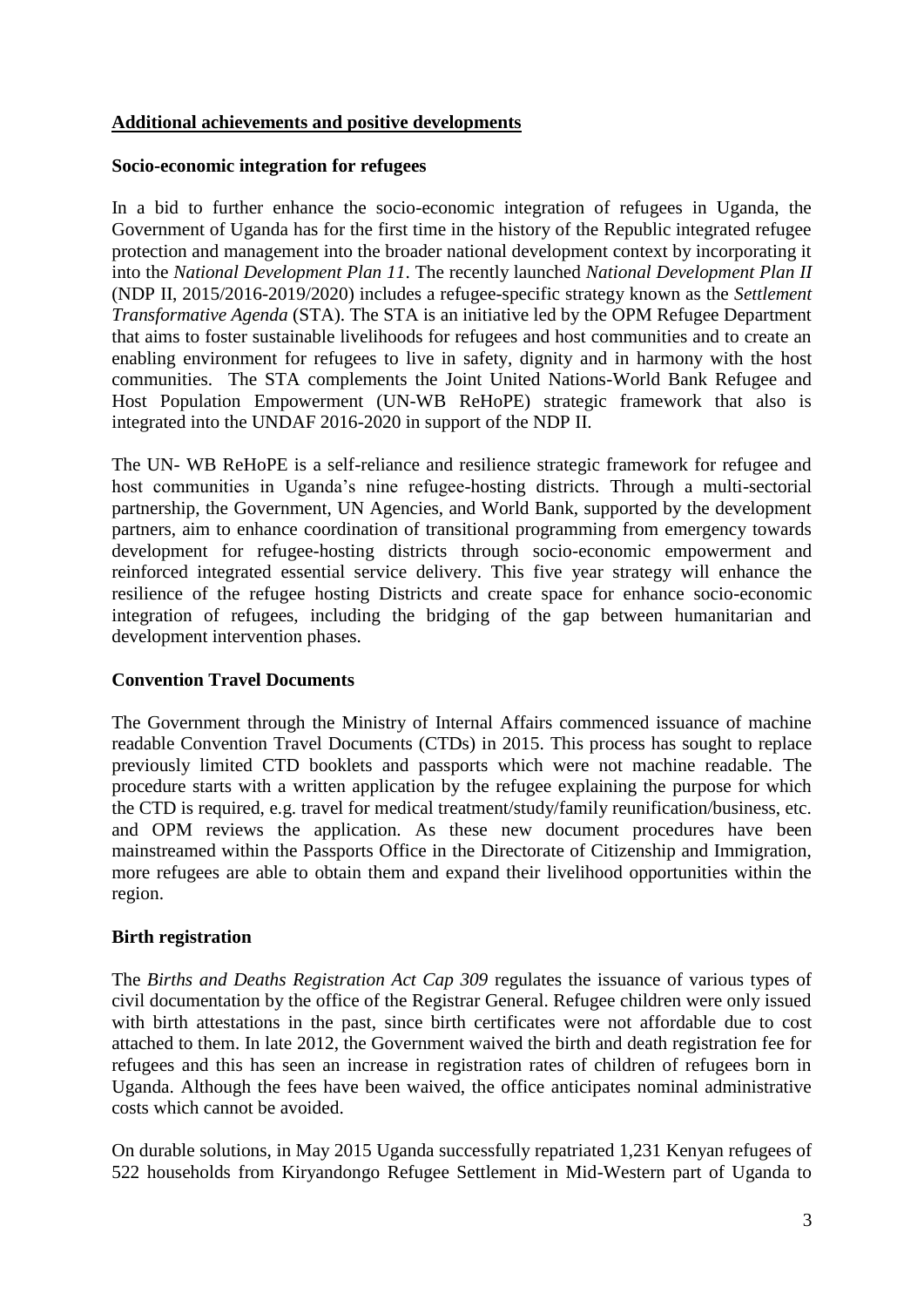Kenya. They were received at Malaba Border by UNHCR Kenya and Kenyan government authorities. Unfortunately, for the major refugee producing Countries, voluntary repatriation is still not feasible.

# **Registration of refugees and asylum-seekers**

With regard to the obligation to register and document all refugees and asylum seekers within its borders, the Government launched the Refugee Information Management System (RIMS). This was mainly in compliance to the requirements of the *Registration of Persons Act*, which was passed by Parliament in February 2015. This Act makes it mandatory for all persons in Uganda to be registered and that such registration must be compatible with the National Registration Database. In 2015, the Government of Uganda commenced the registration and documentation (ID Cards) of all its Citizens for the first time in the history of the Republic. Although refugees and asylum seekers were always registered in the ProGres database, the Government through the Office of the Prime Minister launched RIMS to comply with the requirements of the Act. The Act recognizes the Office of the Prime Minister as the sole custodian of refugee registration in Uganda. The outstanding issue in this regard is the synchronization of RIMS to ProGres to enable proactive mapping of solutions, programming, follow-up and protection of persons with specific needs. The synchronization will commence this year.

# **III. KEY PROTECTION ISSUES, CHALLENGES AND RECOMMENDATIONS**

## **Challenges linked to outstanding 1st cycle UPR recommendations**

# **Issue 1: Ratification of the** *1961 Convention on the Reduction of Statelessness*

## **Linked to 1st cycle UPR recommendation no. 112.12:** "Ratify the 1961 Convention on the Reduction of Statelessness (Slovakia)".

UNHCR is not aware of stateless persons in Uganda, but the potential for statelessness is, however, real. Ugandan nationality legislation lacks safeguards to prevent statelessness among children born in Uganda<sup>1</sup>. Accordingly, children born in Uganda to non-citizens will be stateless if their parents are stateless or, if they possess a nationality, but are unable to confer nationality under the laws of their State.

Therefore, there is a risk of some refugee children becoming stateless, especially those in mixed marriages of diverse countries of origin.

### **Recommendations:**

UNHCR recommends that the Government of Uganda:

a. Implement obligations under the *1954 Convention relating to the Status of Stateless Persons* and initiate the process of acceding to the *1961 Convention on the Reduction of Statelessness,* in line with its pledge in this respect during the 60<sup>th</sup> Commemoration of the *1951 Convention*; and

**<sup>.</sup>** <sup>1</sup> See Article 10 of the 1995 Constitution of Uganda, as amended in 2005.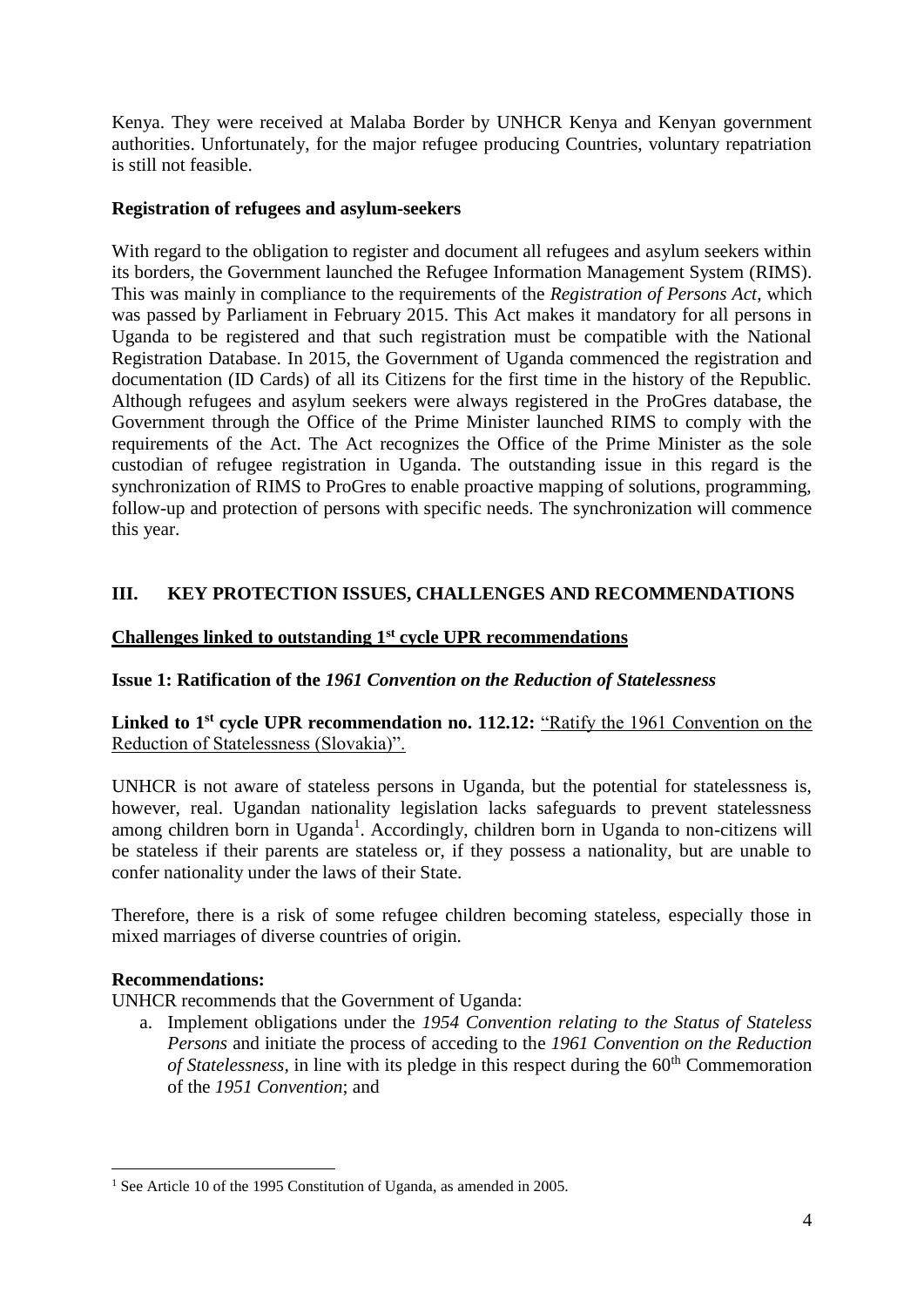b. Align the provisions of the *Constitution of Uganda*, the *Refugee Act* and the *Citizenship and Immigration Act* and put in place procedures for the naturalization of refugees with strong links to Uganda by virtue of birth or period or residence.

## **Additional protection challenges**

#### **Issue 2: Access to nationality and to naturalisation by refugees**

Although Uganda has a generous asylum policy and supports the socio-economic integration of refugees, the legal integration opportunity remains restrictive. This means that, although refugees in Uganda may have acquired *de facto* integration, *de jure* integration through applications for citizenship and naturalization are next to nil. This is because of provisions of the *Citizenship and Immigration Act*, as well as the *Constitution of Uganda,* which expressly exempt children whose parents or grandparents were refugees from accessing citizenship by birth. Additional provisions restrict the ability of refugees to register for citizenship on the basis of their period of residency, and provisions on citizenship by naturalization have not been fully elaborated and are thus inaccessible.

The current legal and administrative bottlenecks impair its full realisation. The *Ugandan Constitution* explicitly denies Ugandan citizenship by birth to children born to refugees in Uganda. A Petition was filed in the Constitutional Court in 2010 seeking to have the Court pronounce itself on refugee access to naturalization and citizenship. The judgement was delivered on  $6<sup>th</sup>$  October 2015. The Justices determined that there was no question for constitutional interpretation of Article 13 of the Constitution but rather the *Citizenship and Immigration Control Act* which is outside of their jurisdiction. Nevertheless, the Court explained that naturalisation provides an opportunity for those who may not qualify for citizenship by birth or registration to be eligible for consideration for citizenship, including refugees. In essence, this ruling has only further reinforced the *status quo*, but there is room for further advocacy through the court process in light of this Supreme Court ruling.

With the exception of those who have inter-married with Ugandan nationals - who are allowed by law to apply after 3 years of a "legal and subsisting marriage and the payment of the requisite fees" - all other refugees have no legal access to naturalization.

During the 60<sup>th</sup> Commemoration of the *1951 Convention*, the Government of Uganda pledged to explore opportunities for the local integration of protracted refugee groups such as the Congolese, Rwandans and South Sudanese. On several occasions since then, the Government of Uganda has reiterated its commitment to this pledge which includes the identification of alternative legal status for refugees who would qualify. In a bid to implement this pledge and in light of the legal obstacles aforementioned in this regard, the Government in collaboration with UNHCR have identified a group of 15, 000 refugees who have been in Uganda for over two decades and that have developed strong social and family links in Uganda with little if any links with their Country of origin. These refugees include: Rwandans who fled the genocide and who now would fall within the scope of the Cessation Clause, (1959-1998); Congolese who fled after the assassination of Prime Minister Lumumba in 1961; and the South Sudanese who fled the previous civil strife and who never returned in 2005 after the attainment of self-determination in South Sudan. It has been endorsed by the Government that an alternative legal status such as long-stay resident permits would be explored for the group as a pathway towards eventual naturalization. This will be further pursued this year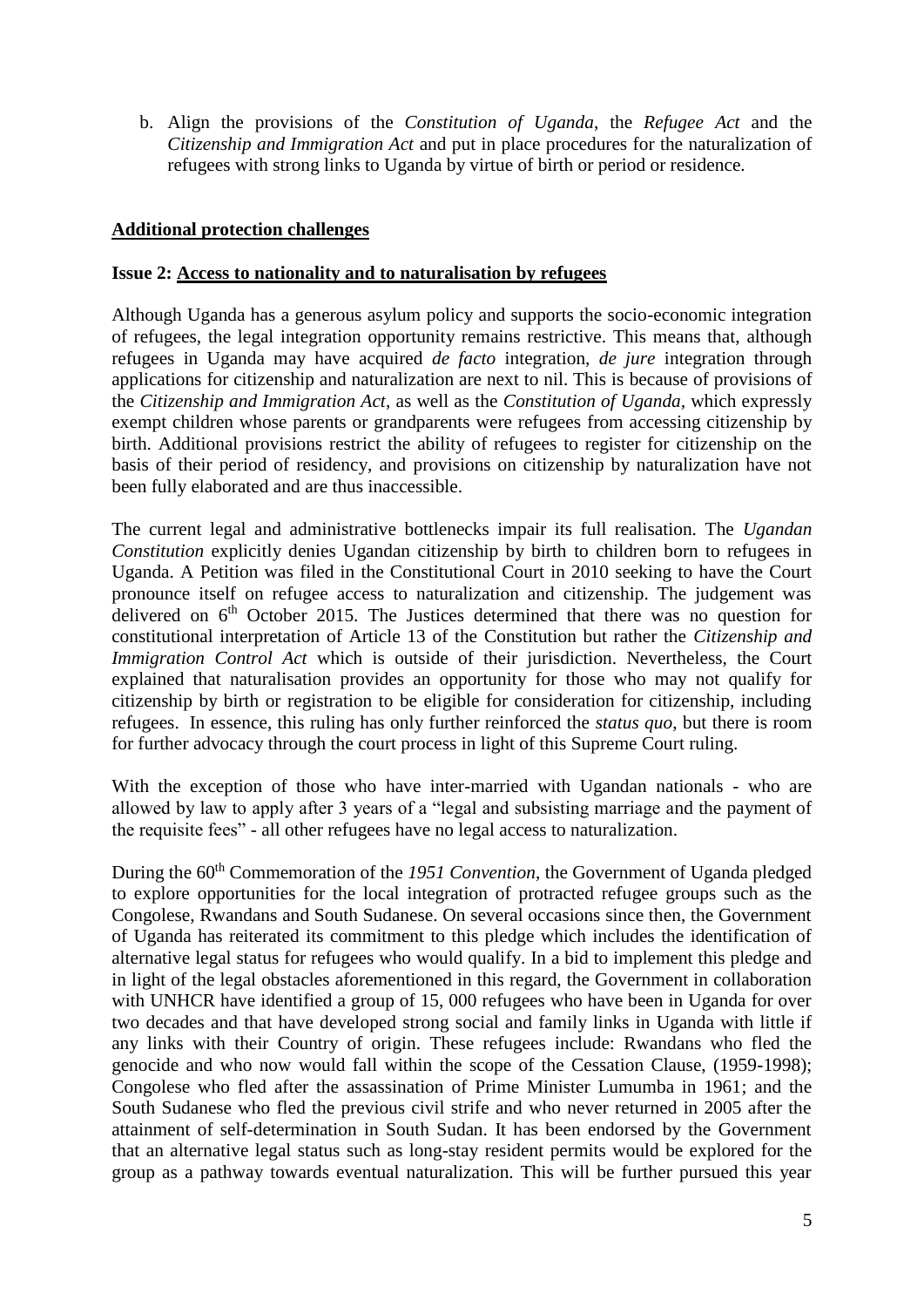soon after the elections and the Core Group for the Great Lakes chaired by the US Ambassador is spearheading the advocacy and support.

## **Recommendations:**

UNHCR recommends that the Government of Uganda:

- a. Align the provisions of the *Constitution*, the *Refugee Act 2006* and those of the *Citizenship and Immigration Control Act* and put in place procedures for naturalisation of refugees with strong links to Uganda such as by virtue of births, marriages and long stay; and
- b. Continue to explore alternative/creative solutions for protracted refugee situations in Uganda, within available legal migration channels, such as issuing long-stay residence permits.

### **Issue 3: Appellate powers by Refugee Appeals Board**

Refugee Status Determination (RSD) is carried out by a Government inter-ministerial committee, the Refugee Eligibility Committee (REC). UNHCR fully participates in the adjudication process in its observer capacity. The asylum process is fair, with the Government having a benign attitude toward asylum-seekers and refugees.

Although the acceptance rate in the RSD process is substantially reasonable at an average of 80 per cent, rejected cases have a right of appeal with the Refugee Appeals Board (RAB). However, the Appeals Board notably lacks the authority of an appeal body. Much as is within its powers to set aside the decision of the first instance body, Refugee Eligibility Committee (REC), the RAB cannot overrule the decision of the REC; it has to remit the matter back to the REC for reconsideration. The *Refugee Act 2006* makes it explicitly clear and in categorical terms that the Appeals Board does not have power to grant refugee status to an applicant on appeal thus rendering the Appeals Board impotent.

### **Recommendations:**

UNHCR recommends that the Government of Uganda:

a. Address this gap through the ongoing drafting of national refugee policy and ongoing review process of the *Refugee Act 2006* and *Refugee Regulations 2010* to bestow it with the power to reverse and substitute its own decision or that of the REC.

### **Issue 4: Security**

The legal framework for ensuring the safety of refugees is in place and is largely covered by the provisions of the *Refugee Act of 2006* that provides, *inter alia*, for freedom of movement and access to legal redress, and includes provisions on non- discrimination. The rule of law applies to all persons within the Ugandan territory and refugees have access to courts. However, the quality of law enforcement is linked to gaps in human and financial resources in order to equip the police with the necessary tools such as appropriate accommodation in the rural settlements, mobility to enable proper patrols and incentives to attract female police officers in such remote locations. Deployment of women police officers, even at the minimum level, has been inadequate due to harsh field conditions and lack of incentives. Due to this, many cases of sexual gender-based violence are either not reported or are underreported.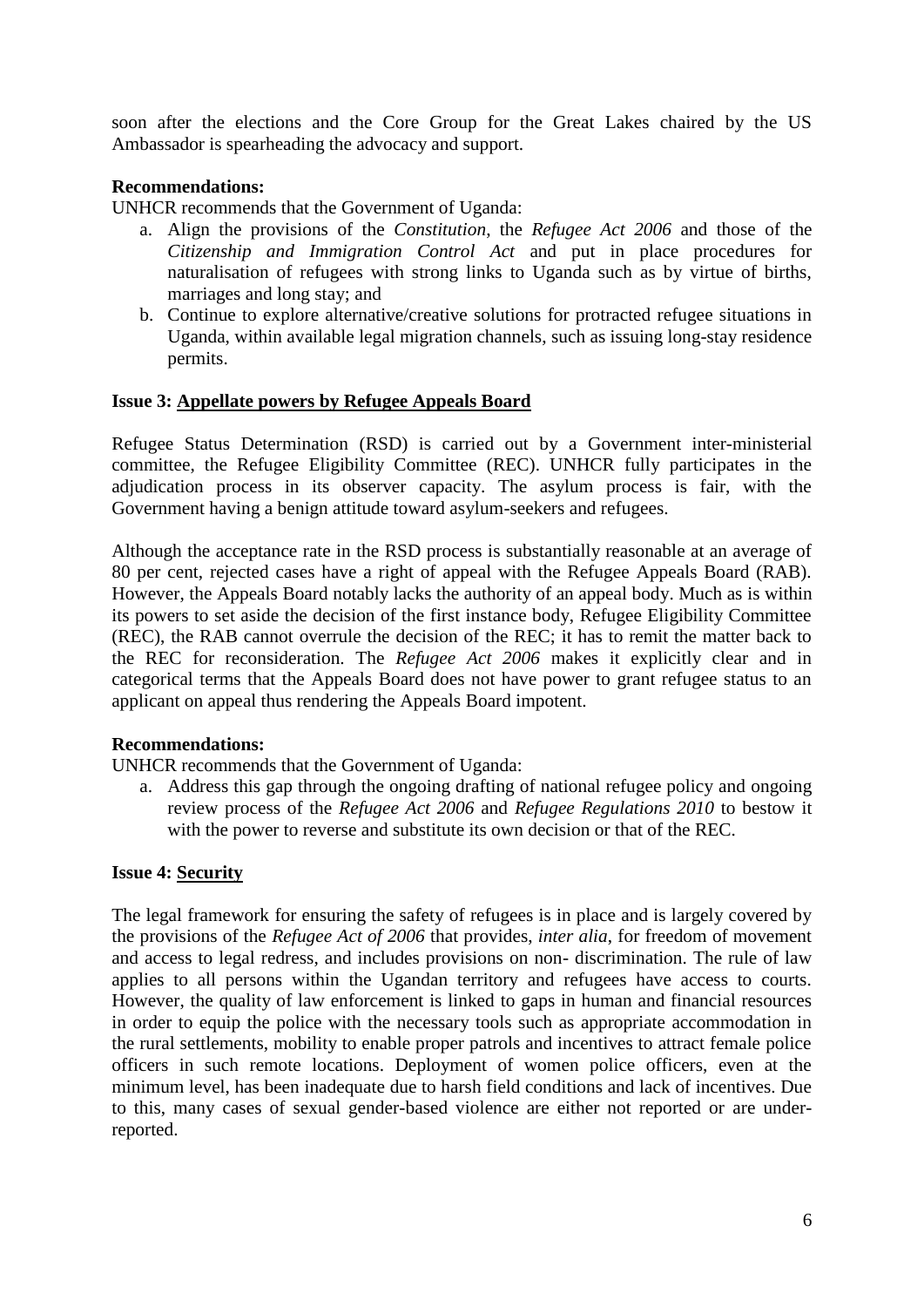### **Recommendations**

UNHCR recommends that the Government of Uganda:

- a. Ensure that the deployment of female and male police officers in the refugee settlements in terms of numbers is adequate to enhance general security; and
- b. Institute mobile courts and mobile legal clinics in all locations in order to improve access to the judicial system, especially for SGBV cases.

**Human Rights Liaison Unit Division of International Protection UNHCR March 2016**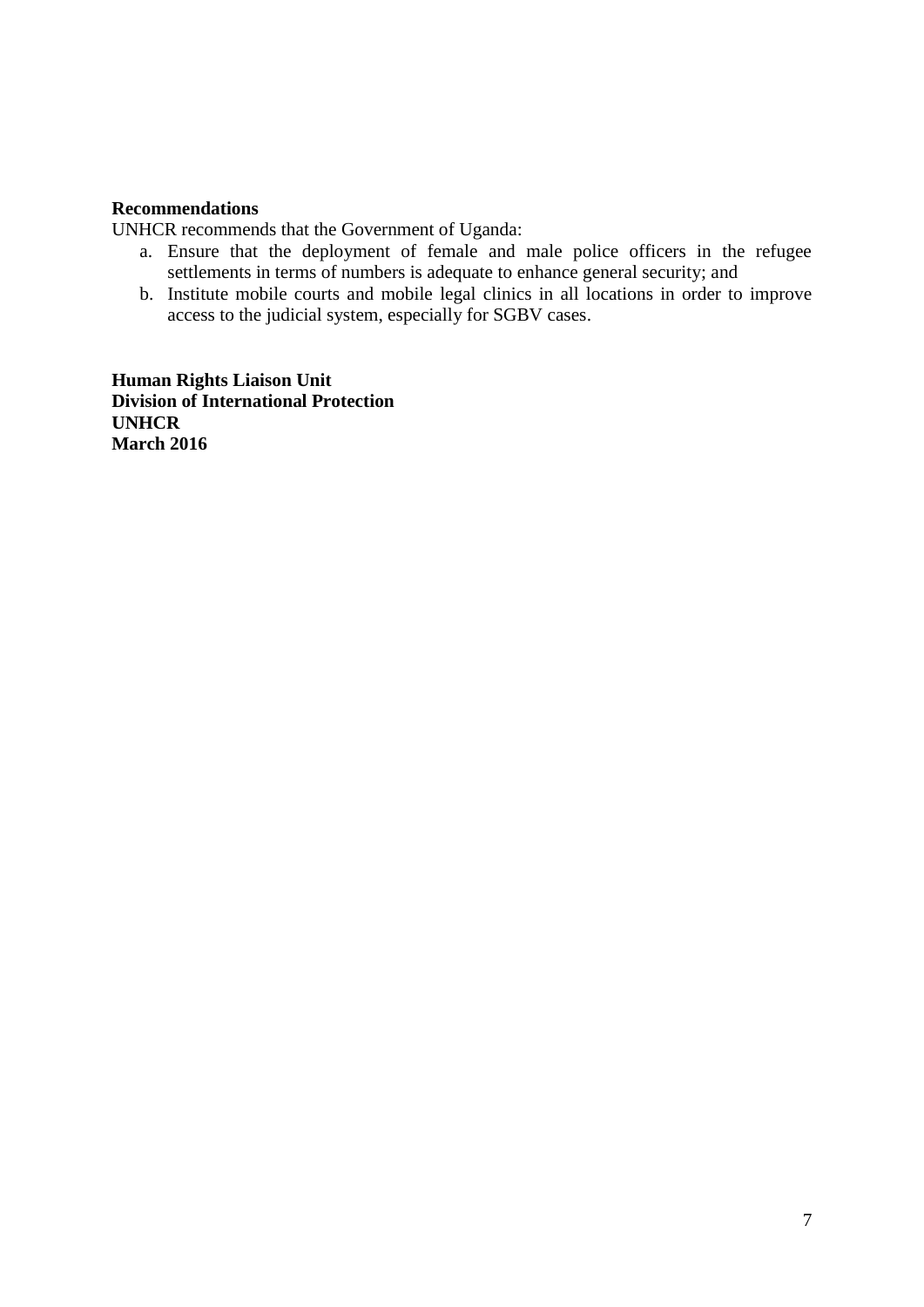# **ANNEX**

### **Excerpts of Recommendations from the 1st cycle Universal Periodic Review, Concluding Observations from UN Treaty Bodies and Recommendations of Special Procedures mandate holders**

#### **UGANDA**

We would like to bring your attention to the following excerpts from the 1st cycle UPR recommendations, UN Treaty Monitoring Bodies' Concluding Observations, and recommendations from UN Special Procedures mandate holders' reports relating to issues of interest and persons of concern to UNHCR with regards to Uganda.

#### **I. Universal Periodic Review**

| Recommendation <sup>2</sup>                                                                                                                                                                                           | <b>Recommending</b><br><b>State</b>                     | Position <sup>3</sup>               |  |  |
|-----------------------------------------------------------------------------------------------------------------------------------------------------------------------------------------------------------------------|---------------------------------------------------------|-------------------------------------|--|--|
| <b>Refugees</b>                                                                                                                                                                                                       |                                                         |                                     |  |  |
| 111.101. Improve the life conditions of migrants and refugees in<br>Uganda;                                                                                                                                           | <b>Holy See</b>                                         | Supported                           |  |  |
| Ratification of the OP-CAT and the 1961 Convention on the Reduction of Statelessness                                                                                                                                  |                                                         |                                     |  |  |
| 112.4. Accede to the OP-CAT, and incorporate its provisions into<br>domestic law:                                                                                                                                     | Australia                                               | Partially<br>supported <sup>4</sup> |  |  |
| 112.3. Ratify the Optional Protocol to the Convention against Torture<br>and other Cruel, Inhuman or Degrading Treatment or Punishment (OP-<br>CAT);                                                                  | Switzerland, Brazil,<br>Chile,<br>Argentina,<br>Belgium | Partially<br>supported <sup>5</sup> |  |  |
| 112.7. Adopt legislation against torture, accede to the OP-CAT, and take<br>all necessary measures to put an end to such acts, notably by bringing to<br>justice State officials guilty of torture or ill -treatment; | France                                                  | Partially<br>supported <sup>6</sup> |  |  |
| 112.12. Ratify the 1961 Convention on the Reduction of Statelessness;                                                                                                                                                 | Slovakia                                                | $Noted^7$                           |  |  |

**<sup>.</sup>** <sup>2</sup> All recommendations made to Uganda during its 1st cycle UPR can be found in: "Report of the Working Group on the Universal Periodic Review: Uganda" (22 December 2011) [A/HRC/19/16.](http://www.ohchr.org/EN/HRBodies/UPR/Pages/UGSession12.aspx)

<sup>3</sup> Uganda's views and replies can be found in: *Addendum* (16 March 2012) [A/HRC/16/Add.1.](http://www.ohchr.org/EN/HRBodies/UPR/Pages/UGSession12.aspx)

**<sup>4</sup>** *Addendum:* "Recommendations 112.3, 112.4, 112.5 and 112.7 with respect to ratification of OPCAT do not currently enjoy support, and are not accepted. However, we accept that its provisions are to be adopted into proposed national legislation. We are glad to report that we have in place the Prohibition and Prevention of Torture Bill, 2012, which incorporates important provisions of the Convention."

<sup>5</sup>*Addendum:* "Recommendations 112.3, 112.4, 112.5 and 112.7 with respect to ratification of OPCAT do not currently enjoy support, and are not accepted. However, we accept that its provisions are to be adopted into proposed national legislation. We are glad to report that we have in place the Prohibition and Prevention of Torture Bill, 2012, which incorporates important provisions of the Convention."

<sup>6</sup> *Addendum:* "Recommendations 112.3, 112.4, 112.5 and 112.7 with respect to ratification of OPCAT do not currently enjoy support, and are not accepted. However, we accept that its provisions are to be adopted into proposed national legislation. We are glad to report that we have in place the Prohibition and Prevention of Torture Bill, 2012, which incorporates important provisions of the Convention."

<sup>&</sup>lt;sup>7</sup> *Addendum*: "Recommendations 112.10, 112.11 and 112.12 are not accepted."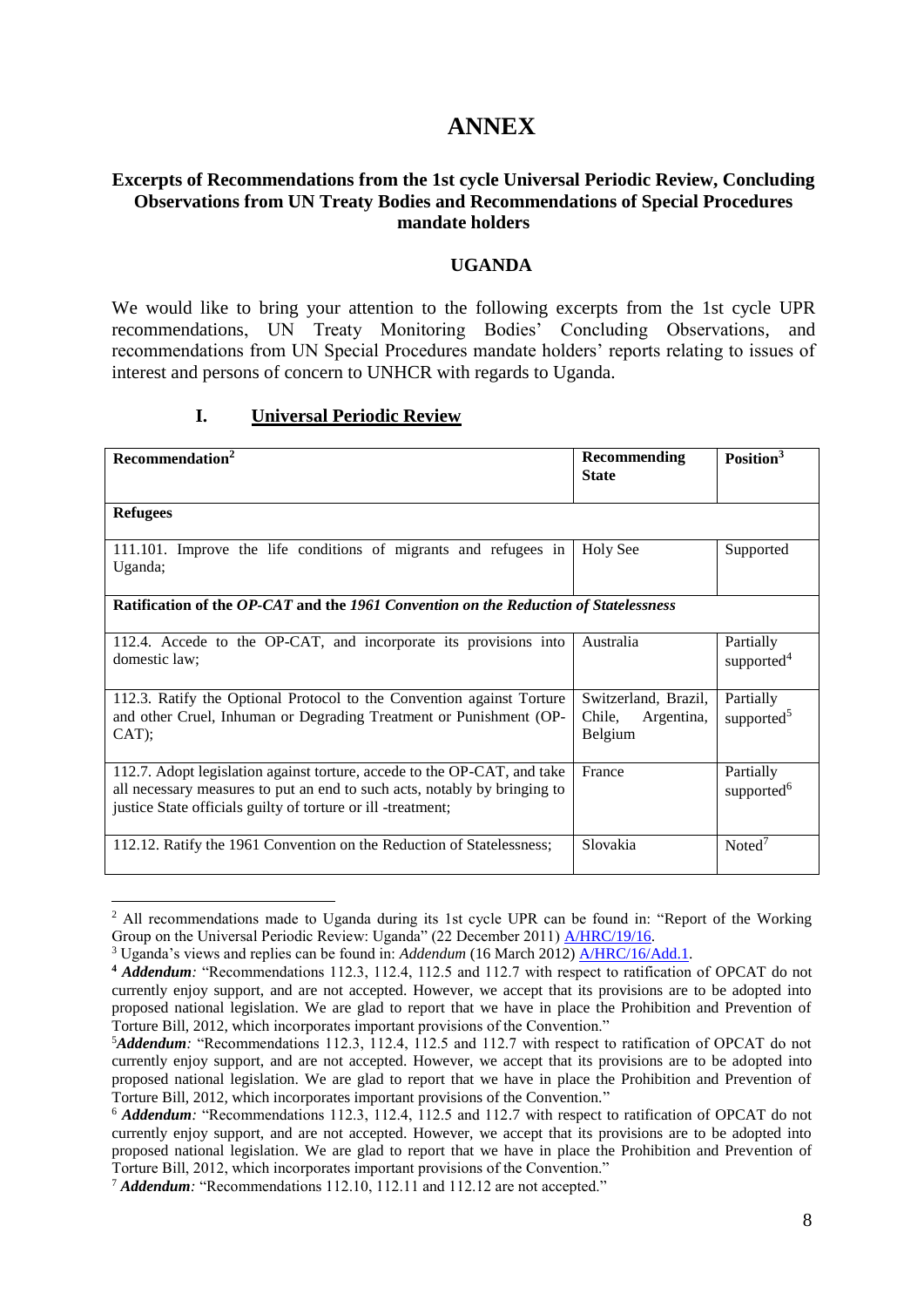| 112.15. Enact a law prohibiting torture and ratify the OP-CAT as the<br>Uganda Human Rights Commission has recommended; demonstrate real<br>commitment by holding those accountable who have committed acts of<br>torture and ensuring timely and adequate compensation to victims;       | Denmark                                  | Noted <sup>8</sup> |  |  |
|-------------------------------------------------------------------------------------------------------------------------------------------------------------------------------------------------------------------------------------------------------------------------------------------|------------------------------------------|--------------------|--|--|
| 112.35. Abolish the death penalty and ratify OP-CAT;                                                                                                                                                                                                                                      | <b>Holy See</b>                          | Noted <sup>9</sup> |  |  |
| <b>Trafficking</b>                                                                                                                                                                                                                                                                        |                                          |                    |  |  |
| 111.102. Enforce more effectively the child labour and trafficking laws;                                                                                                                                                                                                                  | United<br><b>States</b><br>of<br>America | Supported          |  |  |
| <b>LGBTI Community</b>                                                                                                                                                                                                                                                                    |                                          |                    |  |  |
| 111.69. Investigate and prosecute intimidation and attacks on LGBT-<br>community members and activists;                                                                                                                                                                                   | Netherlands                              | Supported          |  |  |
| 111.70. Investigate thoroughly and sanction accordingly violence<br>against LGBTs, including gay rights activists;                                                                                                                                                                        | Belgium                                  | Supported          |  |  |
| 111.71. Take immediate concrete steps to stop discrimination and<br>assaults against LGBT persons;                                                                                                                                                                                        | Czech Republic                           | Supported          |  |  |
| 113.1. Publicly announce the shelving of the proposed bill on<br>homosexuality and decriminalize homosexual behaviour;                                                                                                                                                                    | Canada                                   | Noted              |  |  |
| 113.3. Reject the Anti-Homosexuality Bill and<br>decriminalize<br>homosexual relationships between consenting adults;                                                                                                                                                                     | Slovenia                                 | Noted              |  |  |
| 113.4. Fulfil its obligations under international human rights law to<br>decriminalize same-sex relationships between consenting adults and<br>repeal any laws or reforms that explicitly or implicitly discriminate on<br>any grounds, including sexual orientation and gender identity; | Norway                                   | Noted              |  |  |
| 113.5. Repeal laws that discriminate against LGBTs;                                                                                                                                                                                                                                       | Belgium                                  | Noted              |  |  |
| 113.6. Revise its national legislation to decriminalise homosexuality and<br>prohibit all forms of discrimination;                                                                                                                                                                        | Switzerland                              | Noted              |  |  |
| 113.7. Remove criminal penalties for offences on the basis of sexual<br>Orientation;                                                                                                                                                                                                      | Australia                                | Noted              |  |  |
| 113.8. Study the possibility to decriminalize relationships between<br>consenting adults of the same sex;                                                                                                                                                                                 | Argentina                                | Noted              |  |  |
| legislation<br>criminalizes<br>Abstain<br>113.9.<br>applying<br>that<br>from<br>homosexuality;                                                                                                                                                                                            | <b>Brazil</b>                            | Noted              |  |  |
| 113.10. Immediately and unconditionally release all persons currently<br>detained for the reason of homosexuality alone;                                                                                                                                                                  | Switzerland                              | Noted              |  |  |
| 113.11. Decriminalize same-sex relations between consenting adults and<br>ensure that no person is subject to arbitrary arrest or detention because                                                                                                                                       | Austria                                  | Noted              |  |  |

<sup>8</sup> *Addendum*: see para. 11.

**.** 

<sup>&</sup>lt;sup>9</sup> **Addendum**: "Recommendations 112.1, 112.2, 112.32, 112.33, 112.34, 112.35, 112.36, 112.37, 112.38 on the abolition of the death penalty are not accepted."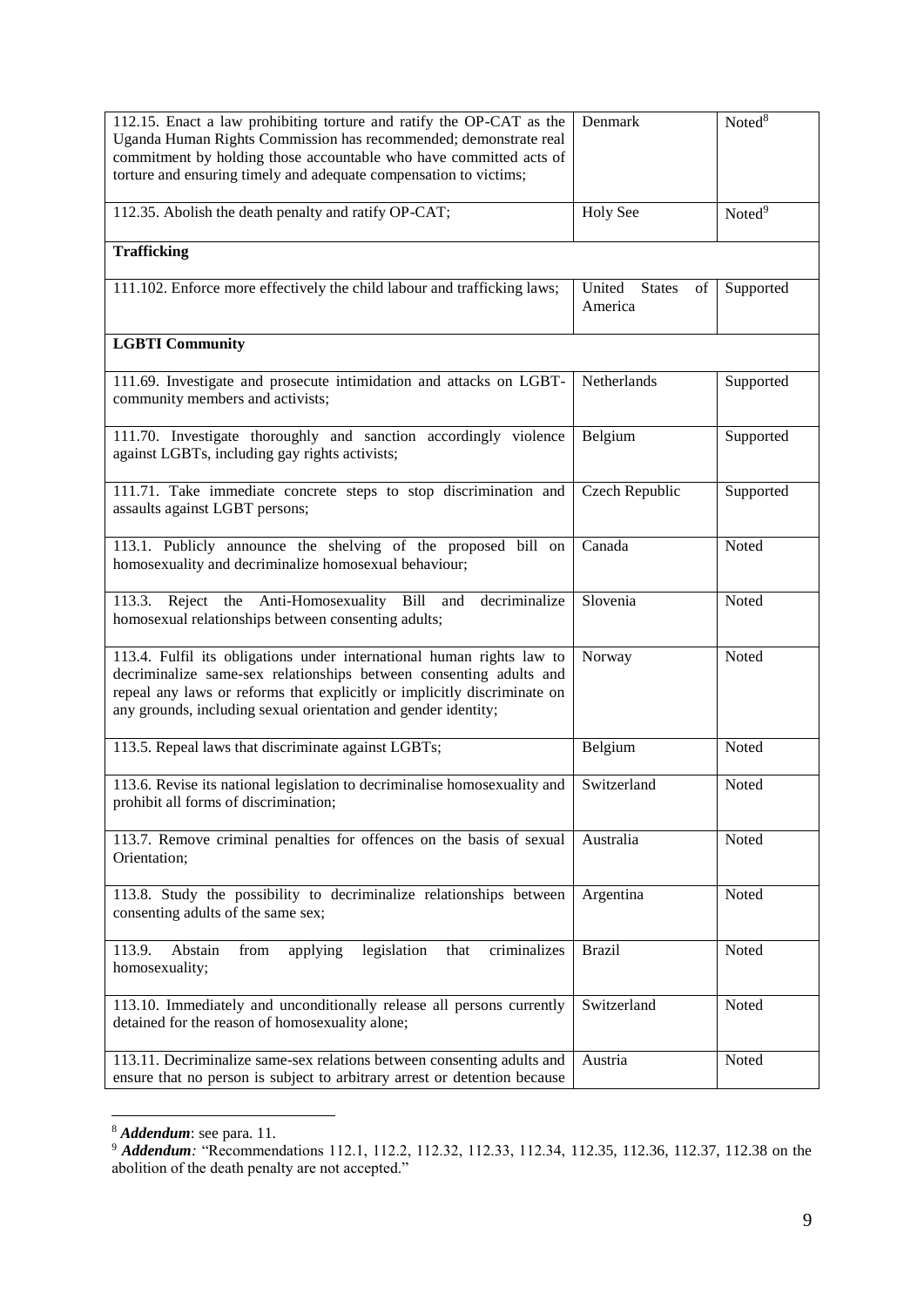| of their sexual orientation or gender identity;                                                                                                                                                                                                                                                                 |                                |           |  |  |
|-----------------------------------------------------------------------------------------------------------------------------------------------------------------------------------------------------------------------------------------------------------------------------------------------------------------|--------------------------------|-----------|--|--|
| 113.14. Repeal all provisions criminalizing sexual activity between<br>consenting adults and ensuring the same rights for same sex couples as<br>heterosexual couples;                                                                                                                                          | Netherlands                    | Noted     |  |  |
| 113.15. Ensure equal rights for all individuals, regardless of sexual<br>orientation;                                                                                                                                                                                                                           | United States<br>of<br>America | Noted     |  |  |
| 113.16. Fulfil its obligations under international human rights law and<br>ensure the protection of all minorities and repeal any laws or reforms<br>that explicitly or implicitly discriminate on any grounds, including<br>sexual orientation; gender identity and gender expression;                         | Denmark                        | Noted     |  |  |
| <b>Internally Displaced Persons</b>                                                                                                                                                                                                                                                                             |                                |           |  |  |
| 111.105. Continue tirelessly to address the issue of resettlement of IDPs<br>including by putting in place resources in provisions of basic services<br>and infrastructure development;                                                                                                                         | Zimbabwe                       | Supported |  |  |
| Discrimination and violence against women                                                                                                                                                                                                                                                                       |                                |           |  |  |
| 111.4. Put in place a comprehensive strategy, including review and<br>formulation of legislation, to modify or eliminate traditional practises<br>and stereotypes that discriminate against women;                                                                                                              | Poland                         | Supported |  |  |
| 111.49. Implement the recently approved legislation on discrimination<br>and violence against women and on prohibition of Genital Female<br>Mutilation;                                                                                                                                                         | Spain                          | Supported |  |  |
| 111.52. Prevent, investigate and prosecute sexual and gender violence<br>against all women, including women with disabilities;                                                                                                                                                                                  | Chile                          | Supported |  |  |
| 111.53. Prevent and investigate the incidents of sexual violence against<br>women and bring perpetrators to justice;                                                                                                                                                                                            | France                         | Supported |  |  |
| 111.54. Put in place appropriate regulatory and enforcement measures to<br>increase compliance with the Domestic Violence Act and the Female<br>Genital Mutilation act, and take steps to ensure that acts of violence<br>against women, including women with disabilities, are investigated and<br>prosecuted; | Canada                         | Supported |  |  |
| 111.55. Investigate cases of gender violence and bring perpetrators to<br>justice and provide legal and medical support to ictims;                                                                                                                                                                              | <b>Brazil</b>                  | Supported |  |  |

# **II. Treaty Bodies**

# **Committee on Committee on Economic, Social and Cultural Rights**

Concluding Observations, 55th Session (24 June 2015) [E/C.12/UGA/CO/1](http://tbinternet.ohchr.org/_layouts/treatybodyexternal/Download.aspx?symbolno=E%2fC.12%2fUGA%2fCO%2f1&Lang=en)

# **Indigenous peoples**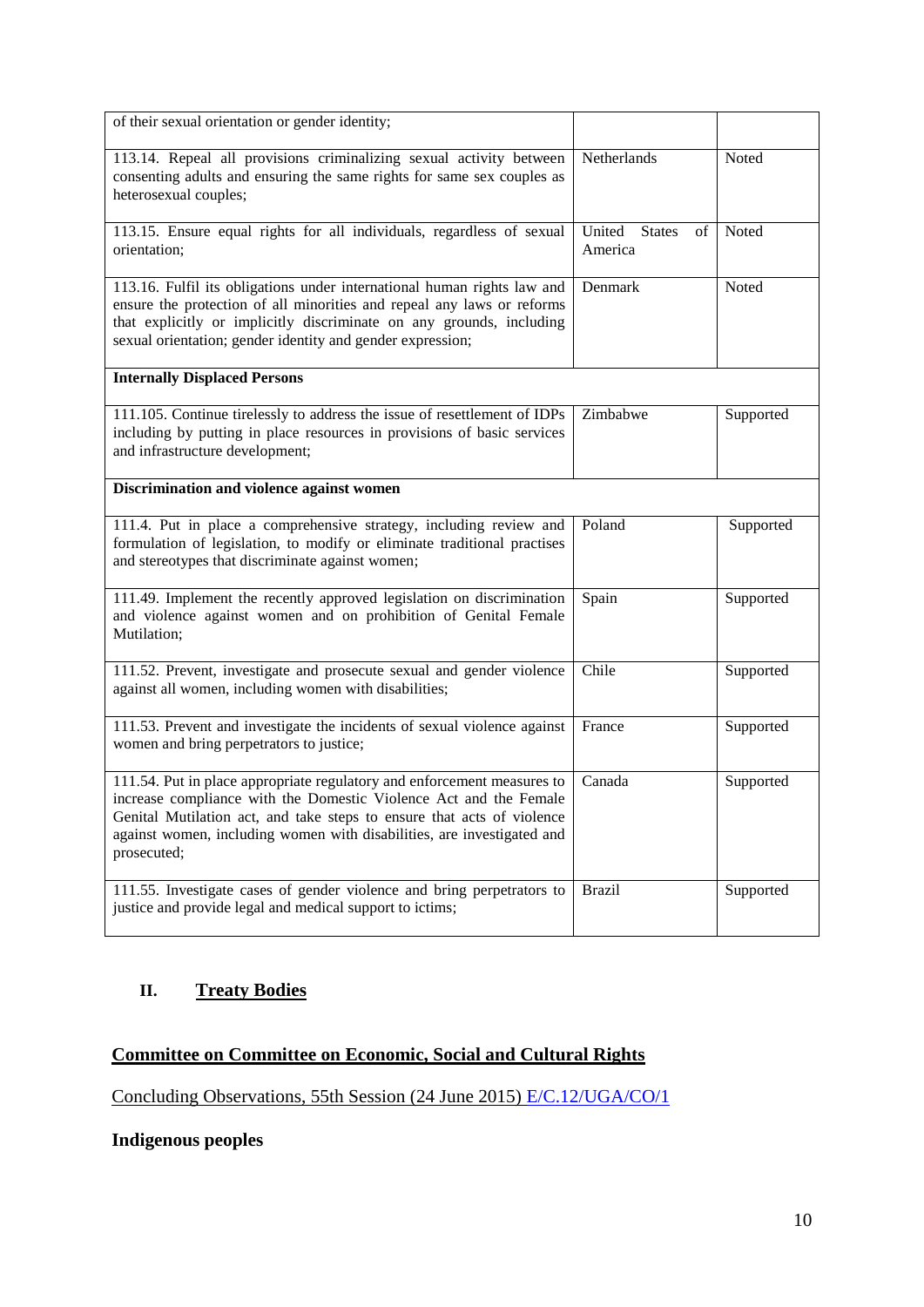13. The Committee is concerned that many indigenous peoples, including the Benet, Batwa and Pastoralist communities, are denied access to their ancestral lands and are prevented from preserving their traditional way of living. The Committee is also concerned about the inadequate definition of indigenous peoples in the State party's Constitution coupled with complete absence of information on the actual enjoyment of Covenant rights by indigenous peoples (art. 1).

**The Committee recommends that the State party recognise indigenous peoples' rights to their ancestral lands and natural resources. The Committee urges the State party to engage in consultations with indigenous peoples that enable them to give their free, prior and informed consent regarding development activities that have an impact on access to their lands. It also recommends that the State party consider accession to ILO Convention No. 169. Furthermore, the Committee recommends the State party include recognition of indigenous peoples in the Constitution in line with the UN Declaration on the Rights of Indigenous Peoples, and strengthen efforts to consult indigenous peoples and ensure the effective enjoyment of their economic, social and cultural rights.**

## **Non-discrimination**

15. The Committee is concerned about the lack of comprehensive anti-discrimination legislation that encompass all prohibited grounds of discrimination, and about the prevalence of societal stigma and discrimination on the grounds of sexual orientation, gender identity, sex, ethnicity, and disability. It also regrets the lack of information on the mandate and the actual functioning of the Equal Opportunities Commission (art. 2, para.2).

**Recalling its general comment no. 20 (2009) on non-discrimination and economic, social and cultural rights, the Committee recommends that the State party:**

- **(a) Adopt a comprehensive anti-discrimination law that includes all the grounds for discrimination set out in article 2 of the Covenant;**
- **(b) Take steps to combat and prevent discrimination and societal stigma, in particular against persons with disabilities, persons with albinism, lesbian, gay, bisexual, transgender and inter-sex (LGBTI) individuals, and ensure their enjoyment of the rights enshrined in the Covenant, in particular access to housing, employment, social security, health care and education; and**
- **(c) Allocate the necessary resources for the Equal Opportunities Commission to discharge its role effectively and independently.**

### **Discrimination on the grounds of sexual orientation and gender identity**

16. The Committee is highly concerned about the draft law on 'Prohibition of Promotion of Unnatural Sexual Practices' that discriminates against persons on grounds of their sexual orientation and gender identity, as well as about the criminalization of consensual same-sex sexual conduct in the State party's Penal Code. The Committee is further concerned about information that there has been an increase in arbitrary detention and police abuse of LGBTI persons after the passage of the Anti-Homosexuality Act in 2014 (art. 2.2).

**The Committee urges the State party to withdraw the draft law on Prohibition of Promotion of Unnatural Sexual Practices and to take urgent steps to amend the Penal Code to decriminalize consensual same-sex sexual conduct. The Committee also urges**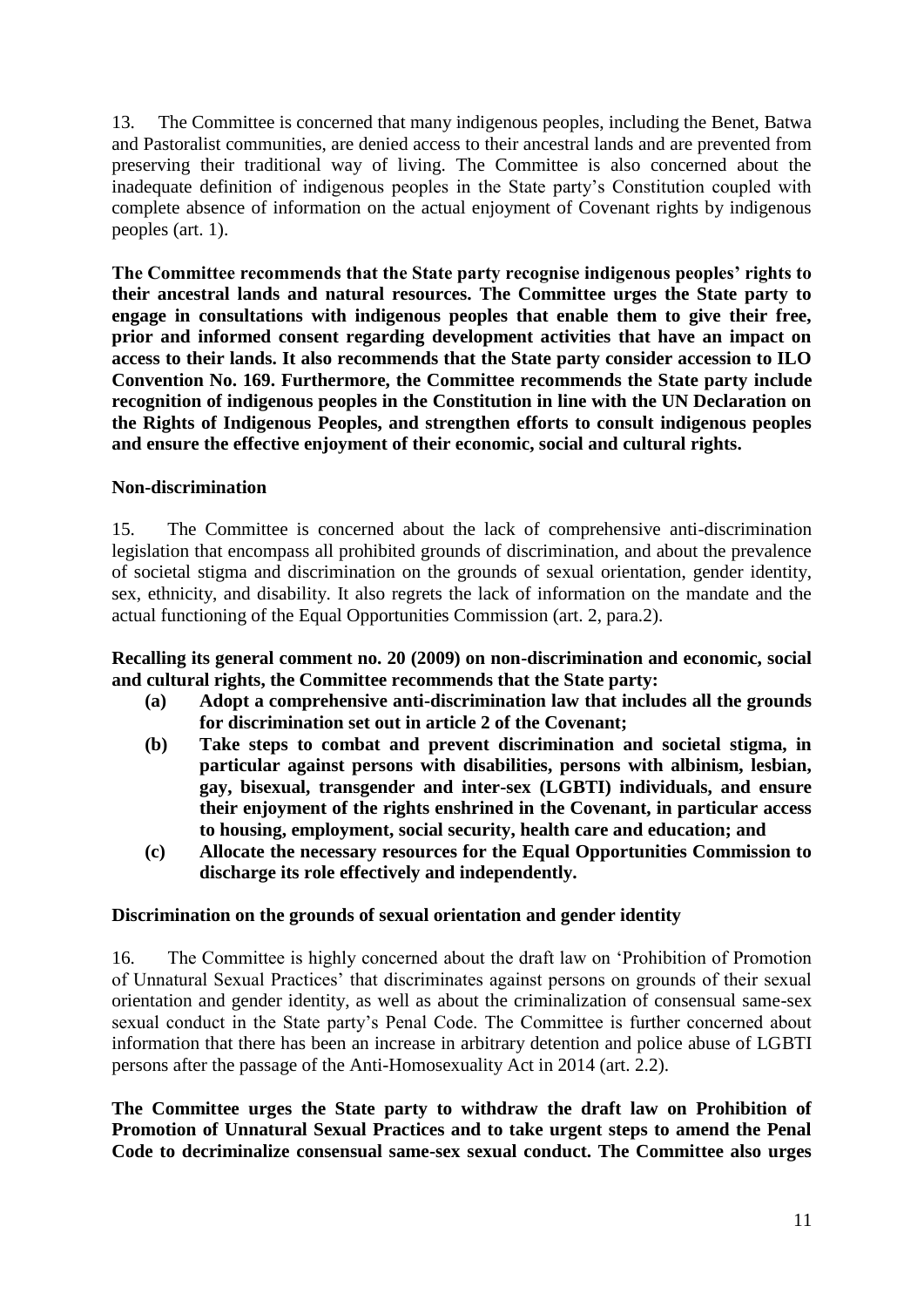# **the State party to investigate, deter and prevent acts of discrimination against LGBTI, bring perpetrators to justice, and provide compensation to victims. Violence against women**

25. The Committee is concerned about the prevalence of violence against women, in particular domestic and sexual violence. It is also concerned about the inadequate implementation of the Domestic Violence Act, the delays in adopting the Sexual Offences Bill, the underreporting to the police by victims of violence, and the resorting to traditional ways of mediation that often override women's rights. The Committee is further concerned about the limited number of protection and recovery services and facilities provided to victims (art.10).

**The Committee urges that the State party take measures to strengthen the enforcement of the Domestic Violence Act, including by sensitizing the judiciary, prosecutors and the police on the provisions of the Act. It should adopt and effectively implement the Sexual Offences Bill. The Committee also recommends that national awareness-raising campaigns be conducted to combat all forms of violence against women and girls and to encourage victims of violence to report such cases to the police. The Committee further recommends that the State party strengthen measures aimed at protecting and rehabilitating victims of violence.**

# **Harmful practices against women and girls**

26. The Committee is concerned that polygamy is still legal in the State party and widely practiced. It is also concerned about the persistence of early marriage and forced marriage especially in rural areas. It is further concerned that despite the legal prohibition, female genital mutilation (FGM) is still practiced in the Karamoja and Eastern regions (arts. 3 and 10).

**The Committee recommends that the State party, as a matter of priority, take comprehensive measures aimed at eliminating all harmful practices against women and girls. To this end the State party should:**

- **(a) Adopt effective measures aimed at abolishing the practice of polygamy, including by conducting a nation-wide sensitization campaign targeting all components of society and in collaboration with civil society with the aim of fostering a culture of equality between women and men that creates the necessary conditions for the adoption of a legal provision criminalizing polygamy;**
- **(b) Raise the awareness on the legal age to enter marriage, ensure the strict adherence to the constitutional provision on minimum age for marriage and that all laws including customary laws are in compliance, and adopt and implement the action plan on early marriage, as indicated during the dialogue;**
- **(c) Ensure effective implementation of the prohibition of female genital mutilation, prevent and investigate such incidents, bring perpetrators to justice and rehabilitate victims; and**
- **(d) Conduct widespread educational campaigns on the adverse effects of early and forced marriages as well as FGM.**

# **Protection of children**